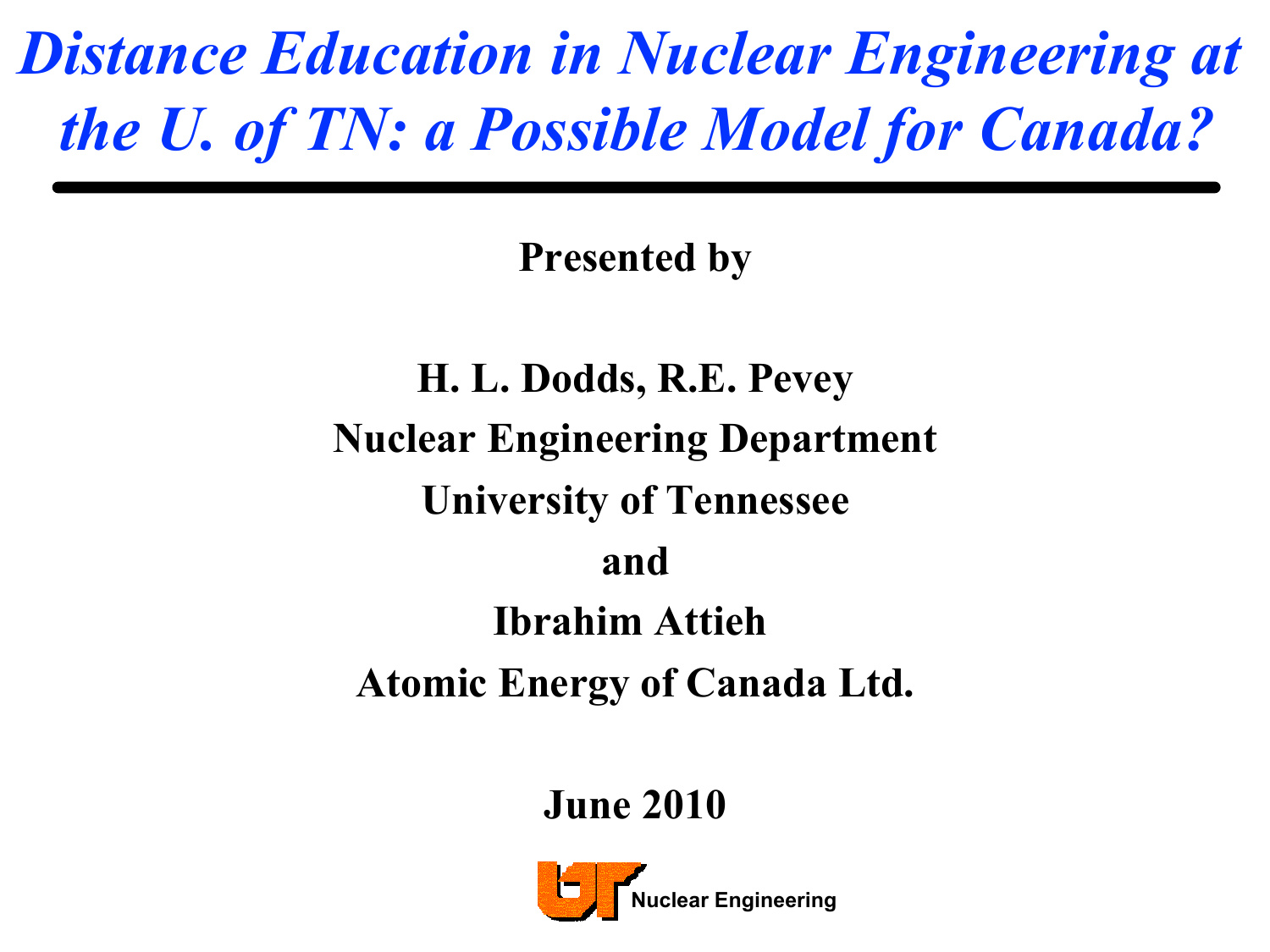### *Presentation Outline*

- **Overview of the U. of Tennessee (UT) System**
- **Overview UT Distance Education (DE)**
- **Overview of the UT Nuclear Engineering (UTNE) Dept.**  – **UTNE Enrollment History**
- **Overview UTNE Distance Education Programs** 
	- **What programs we offer and how the programs are delivered**
	- **Show 2 minute movie illustrating delivery technology**
- **Provide contact information**

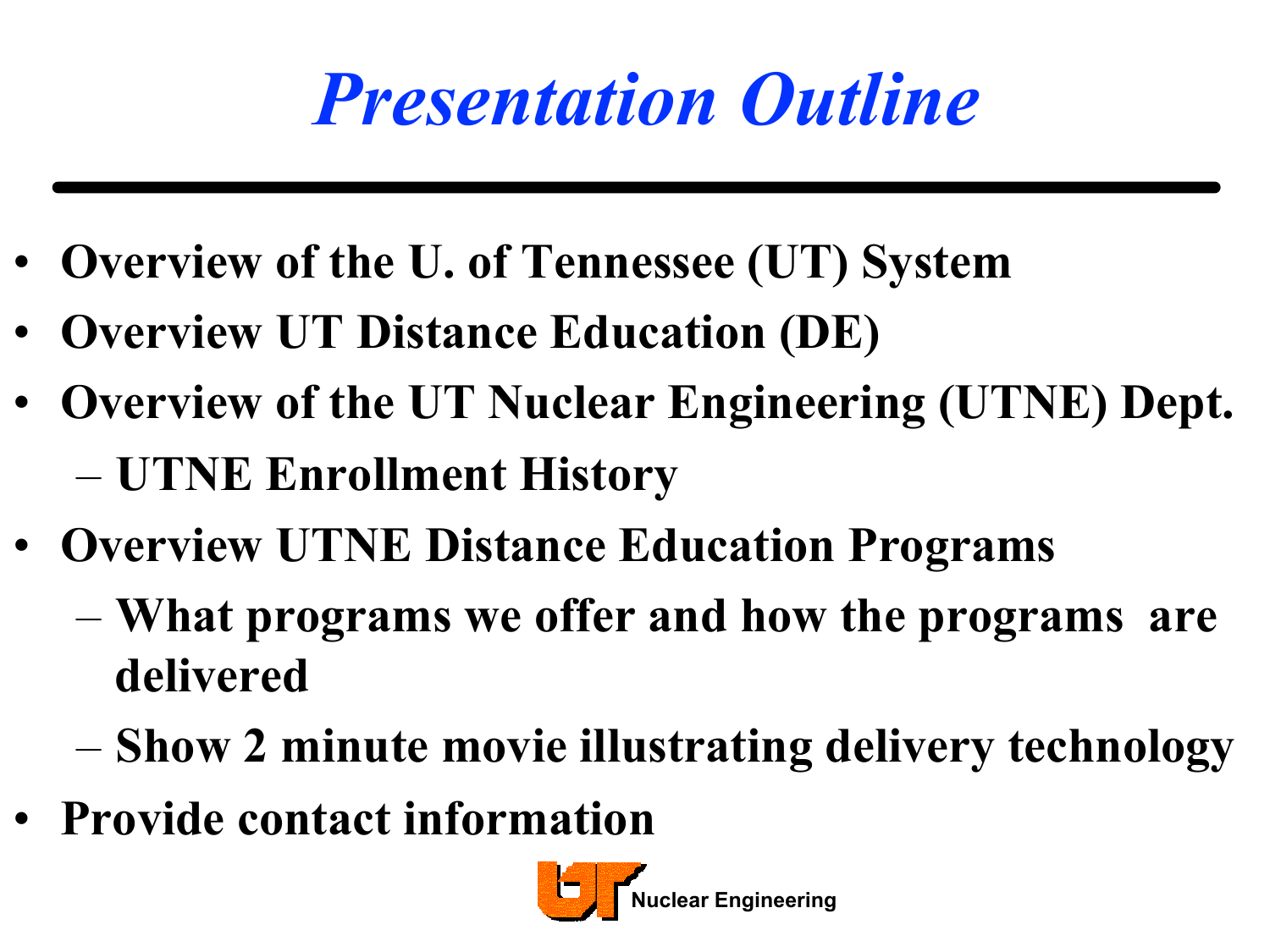### *The University of Tennessee System*

The University of Tennessee<br>
(Knoxville, Memphis, Tullahoma) The University of Tennessee at Chattanooga  $\bigcirc$  The University of Tennessee at Martin



Management Contractor for DOE's Oak Ridge National Laboratory



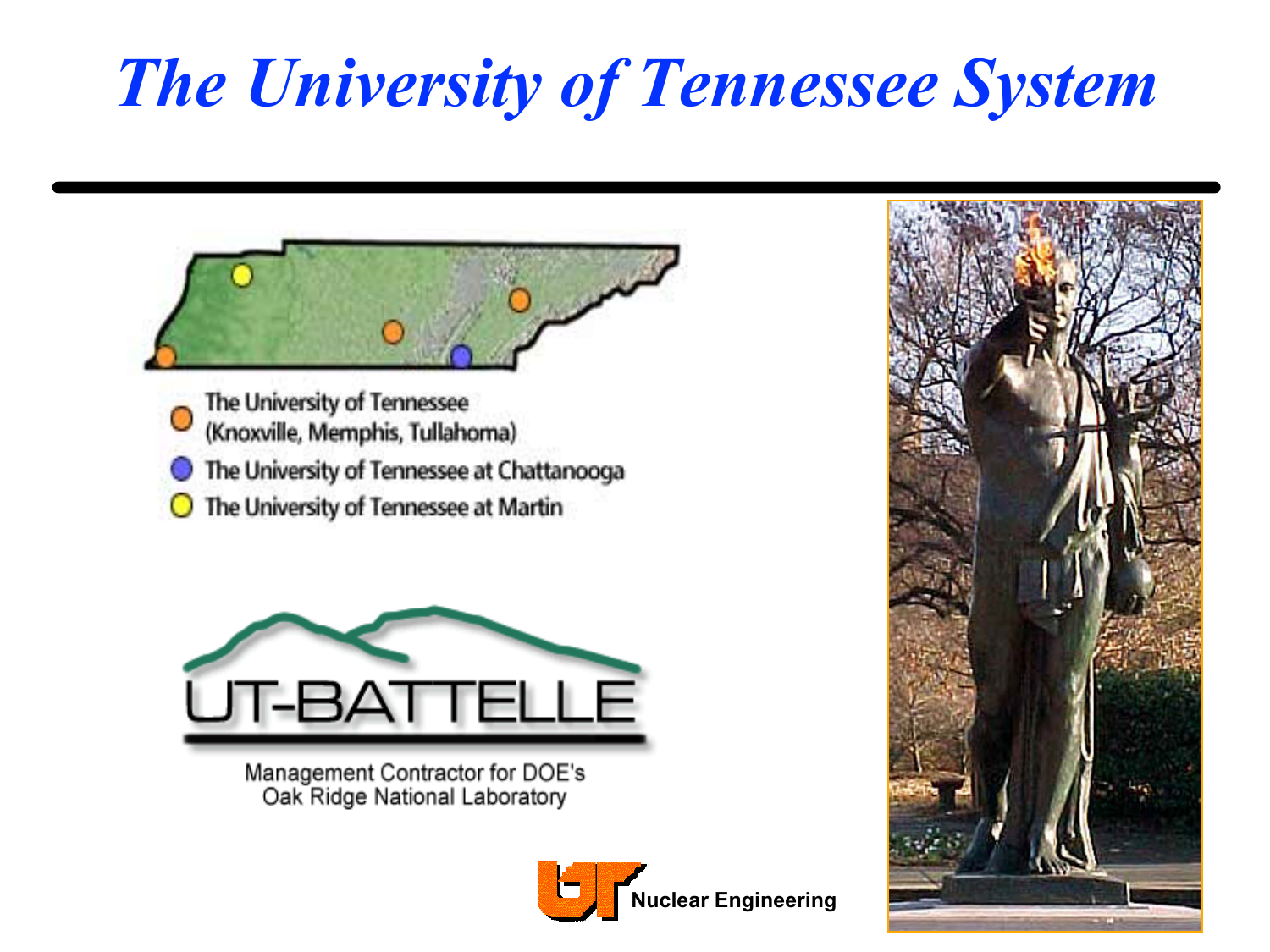# *Overview of UT Distance Education*

• **In early 1990**'**s, UT delivered DE courses via high tech classrooms connected statewide by T1 lines (video conferencing)** 

– **Very expensive to install, operate, and maintain** 

- **Abandoned in 1999 in favor of CENTRA, which provides real time delivery of classes (i.e., live and interactive) to student**' **s computer located anywhere via the Internet** 
	- **Local on-campus students and distance students taught simultaneously using a touch sensitive SmartBoard** 
		- **movie demonstration later**
	- **Live classes are also recorded and available online 24/7**
	- **Dial-up connection to Internet is sufficient**
	- **Currently 15 MS programs and 4 MBA programs are delivered via CENTRA serving ~ 1000 students located all over the U.S. (also outside of the U.S.)**

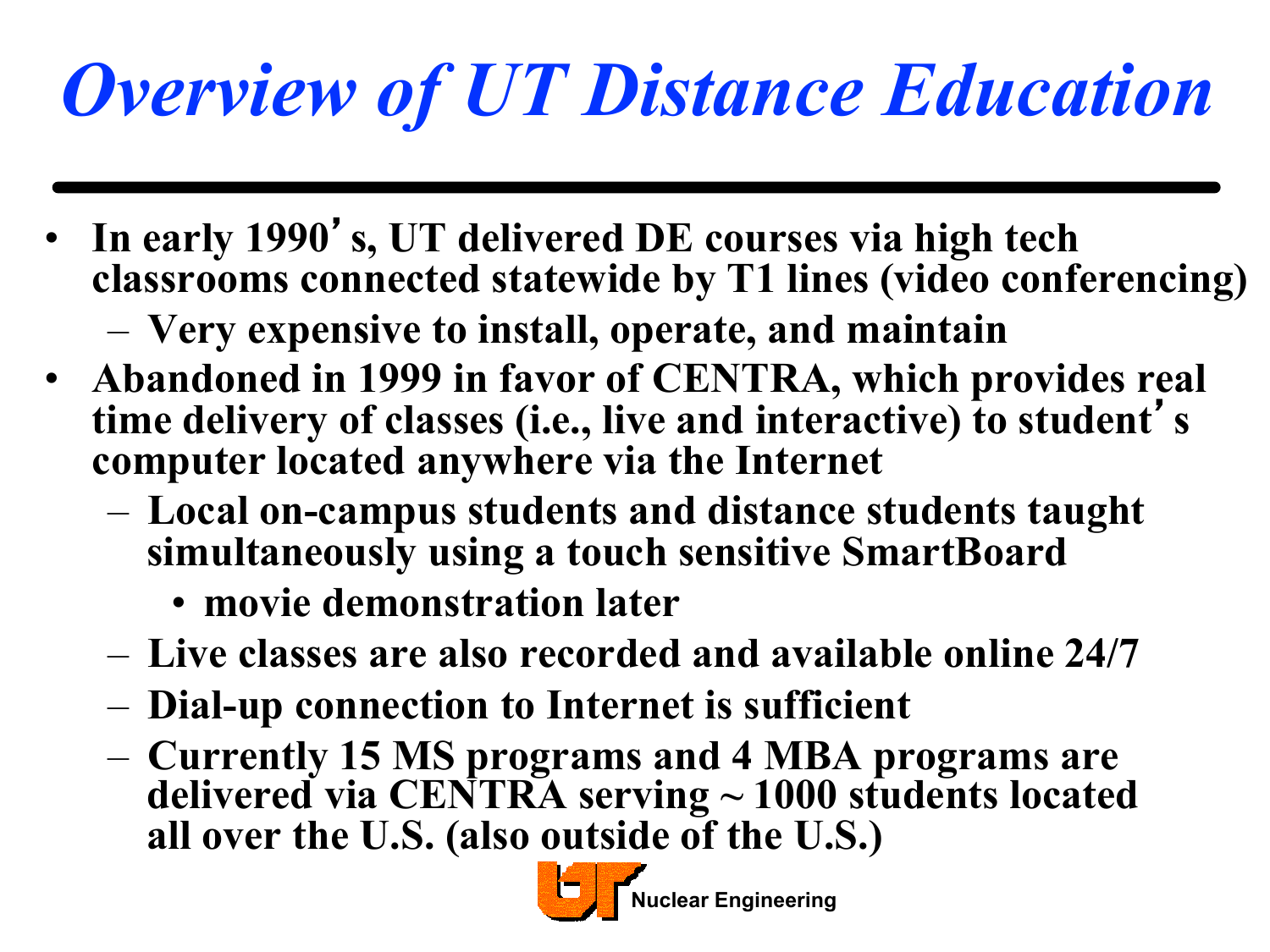# *UTNE Department Overview*

- **UTNE Department founded in 1957** 
	- **Offer BS, MS, PhD degrees, and three Graduate Certificates** 
		- **Two tracks: Traditional and Radiological**
	- **Produced ~ 1000 graduates in past 53 years**
- **Graduate program ranked No. 9 by** *U.S. News and World Report*  **(No. 8 among public universities)**
- **Faculty: 14 tenure/tenure track faculty members; 16 research professors (part-time); over 36 adjunct professors (part-time)** 
	- **7 of the 14 tenure/tenure track faculty hired in the past 3 years**

**Nuclear Engineering** 

- **Enrollment: 252 students (Fall, 2009)** 
	- **Fourth largest nuclear engineering program in U.S.**
- **More detailed information is in our** *Annual Report* **at www.engr.utk.edu/nuclear**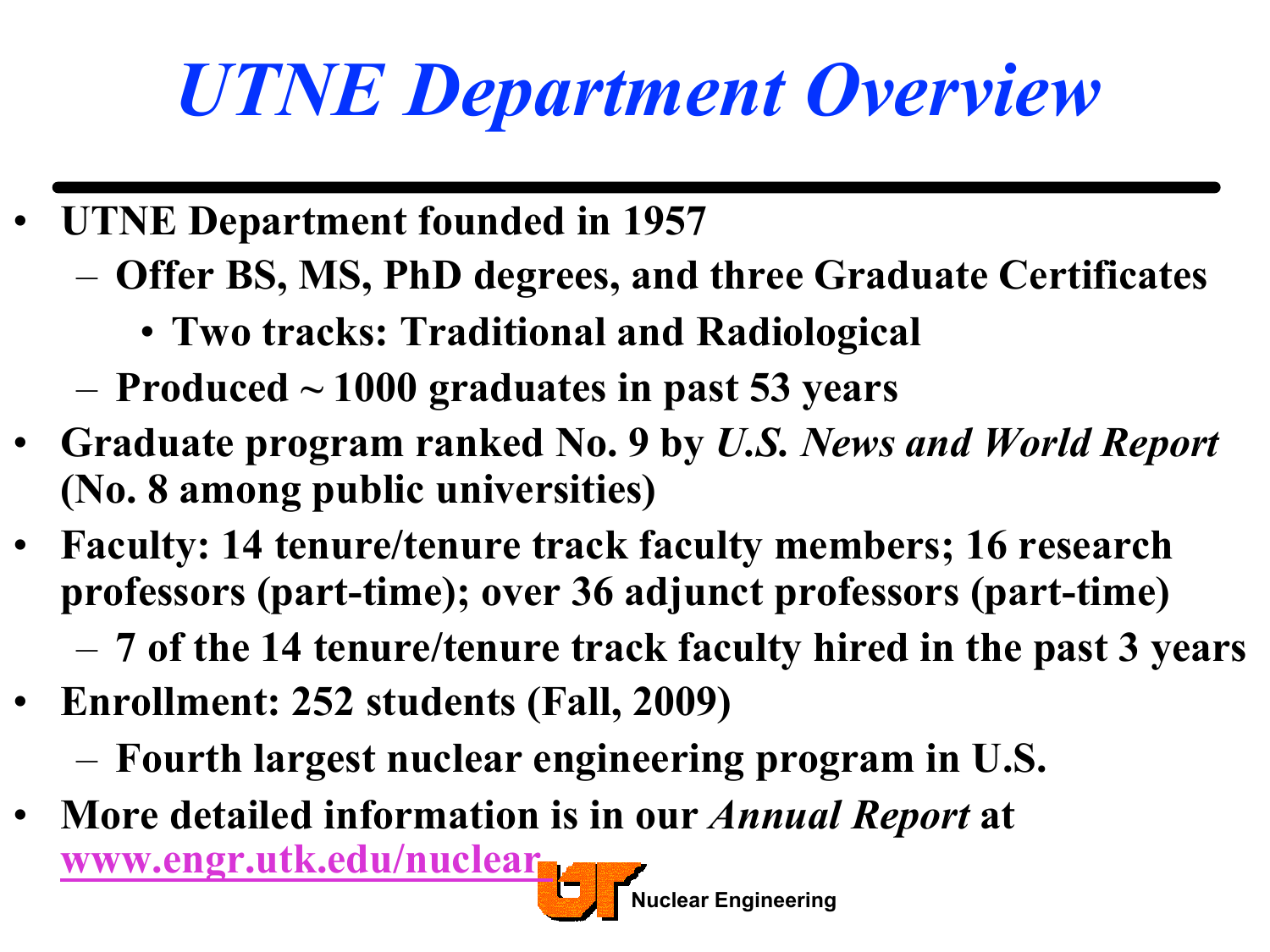### *University of Tennessee Nuclear Engineering Enrollment*

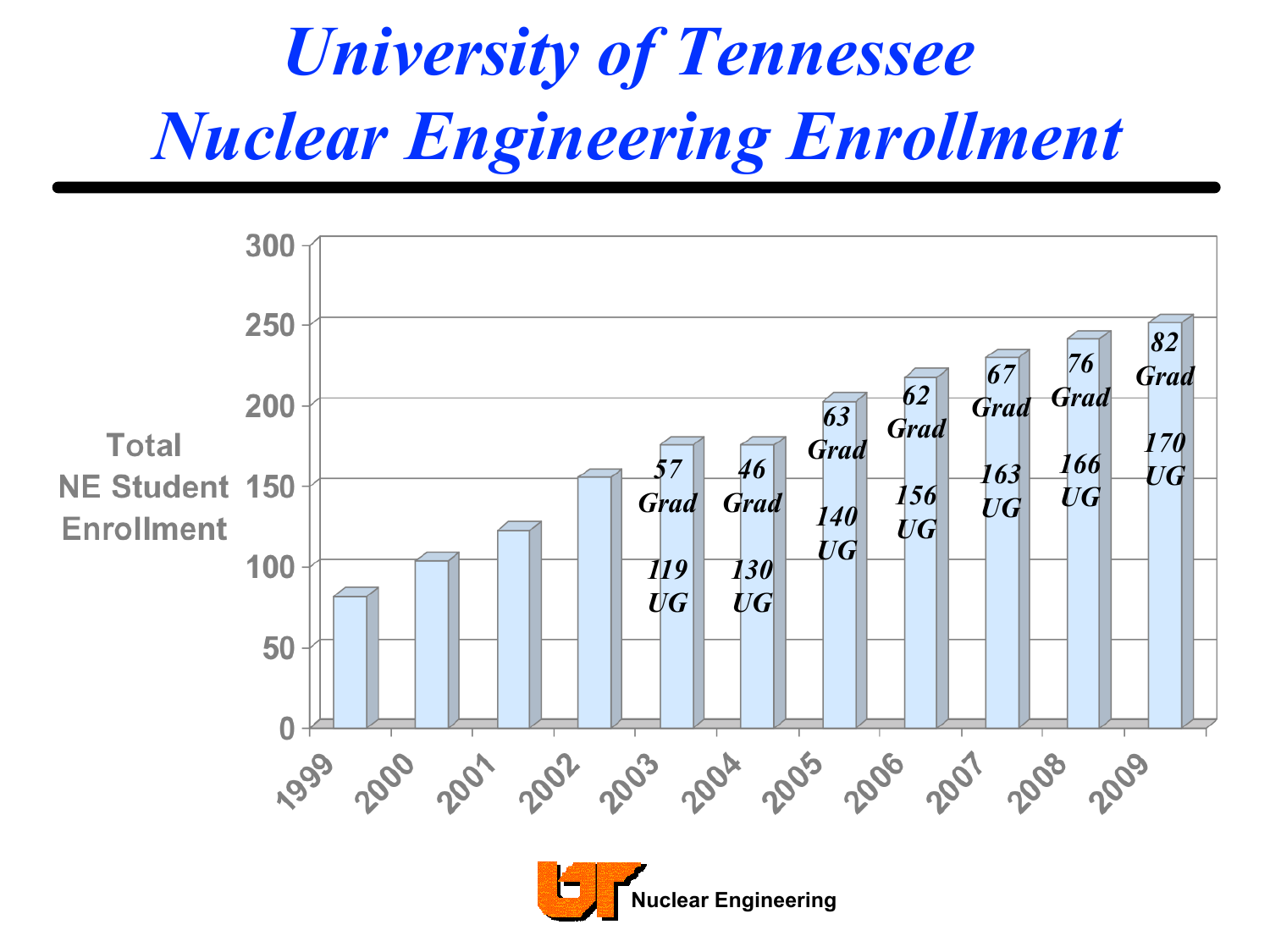# *UTNE Offers Eight DE Programs*

- **M.S. in Nuclear Engineering (NE)**
- **M.S. in Reliability and Maintainability Engineering**  – **Interdepartmental Program (NE, ME, IE, ChE)**
- **Graduate Certificate in Nuclear Criticality Safety**
- **Graduate Certificate in Reliability and Maintainability Engineering (NE, ME, IE, ChE)**
- **Graduate Certificate in Nuclear Security (New)**
- **One week short course on Nuclear Criticality Safety**
- **One week short course on Neutron Transport Theory**
- **Colloquium Program (free and open to public)**

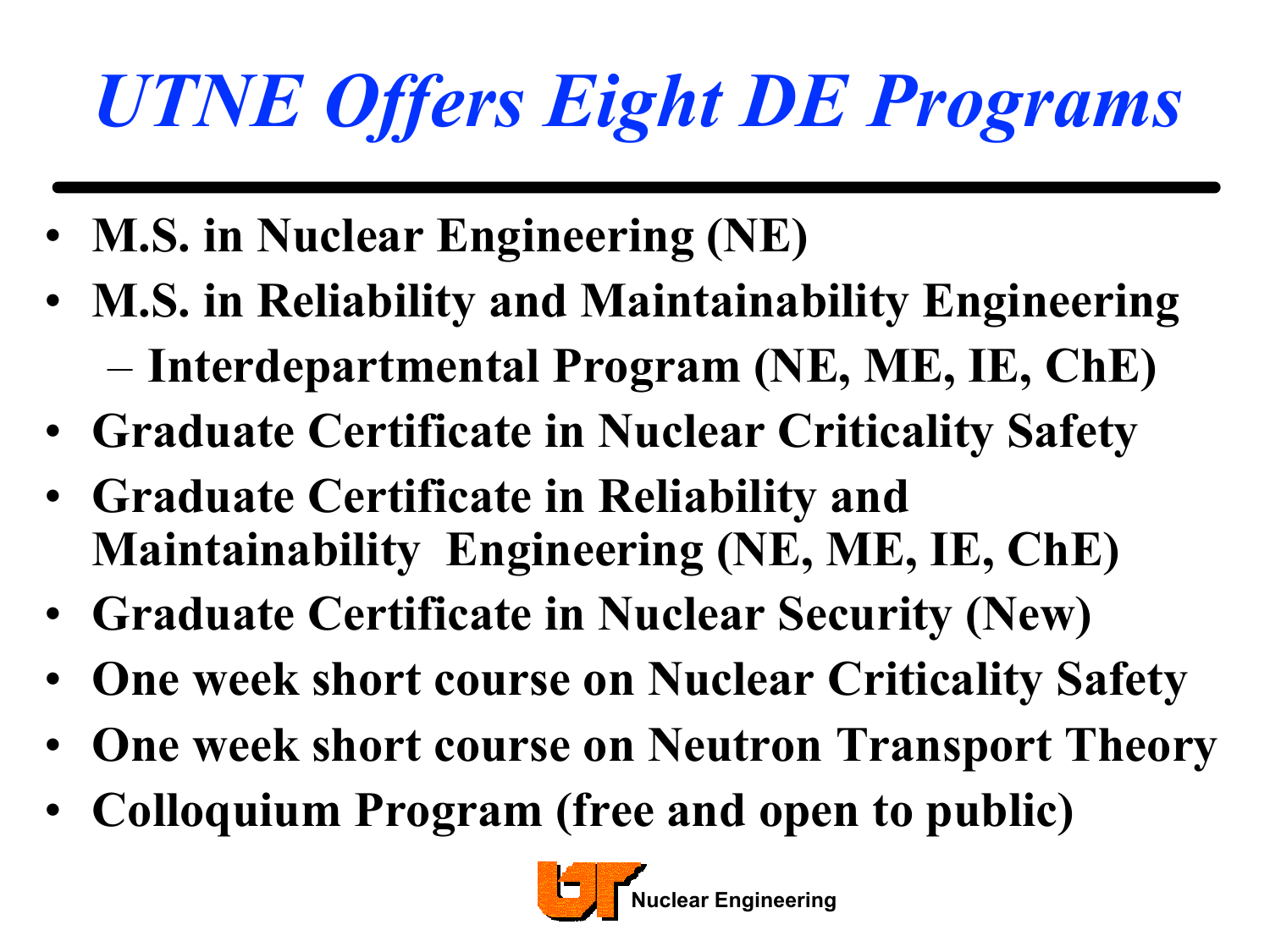# *UTNE Graduate Education via DE*

- **15 NE courses are currently offered via distance** 
	- **13 are synchronous; live and interactive in real time (CENTRA)**
	- **2 are asynchronous via CD**
- **At least 8 courses required for the MS degree** 
	- **Plus at least one independent research project (e.g., MS thesis)**
- **Only 4 courses required for a Graduate Certificate** 
	- **Research project not required**
	- **Certificate is about half-way to the MS degree**
- **At least 8 additional courses beyond the MS required for the PhD** 
	- **Plus original research project (i.e., PhD dissertation)**
	- **Not all 8 additional courses for PhD are available via distance** 
		- **1-year residency on campus is required for the PhD**

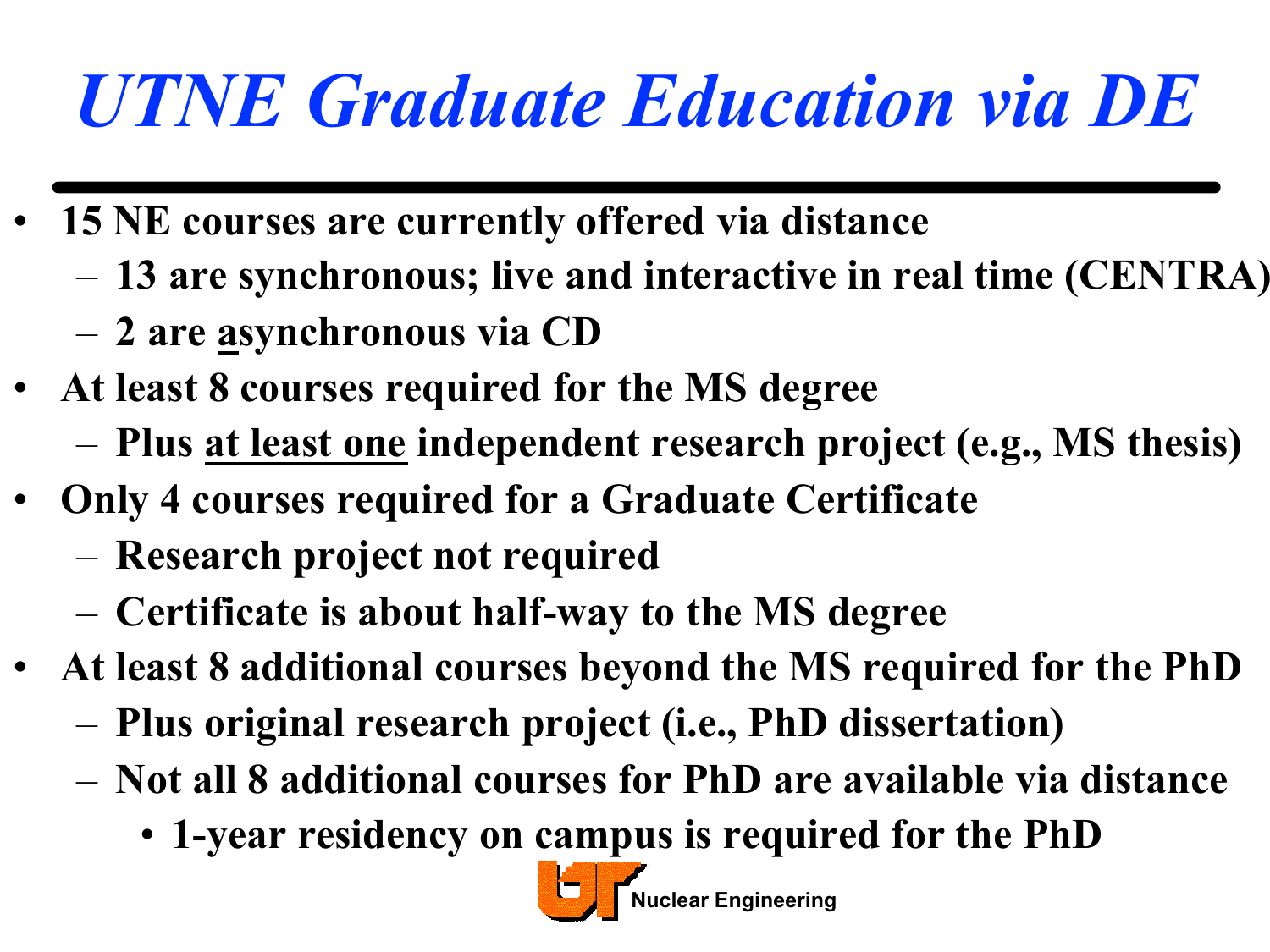# *Interesting* <sup>ʻ</sup>*DE Twist*<sup>&#</sup>x27;

- **Usually, instructor is in a classroom on campus with several local students, and several distance students located anywhere off campus connected via Internet** 
	- **Occasionally, an instructor on travel will deliver a few real time lectures from his hotel room to both local students on campus and distance students**
- **We have one faculty member on assignment in Portsmouth, Ohio (~ 300 miles from campus) who delivers all of his lectures for two different courses from Portsmouth, Ohio to local students located on campus and distance students located anywhere**

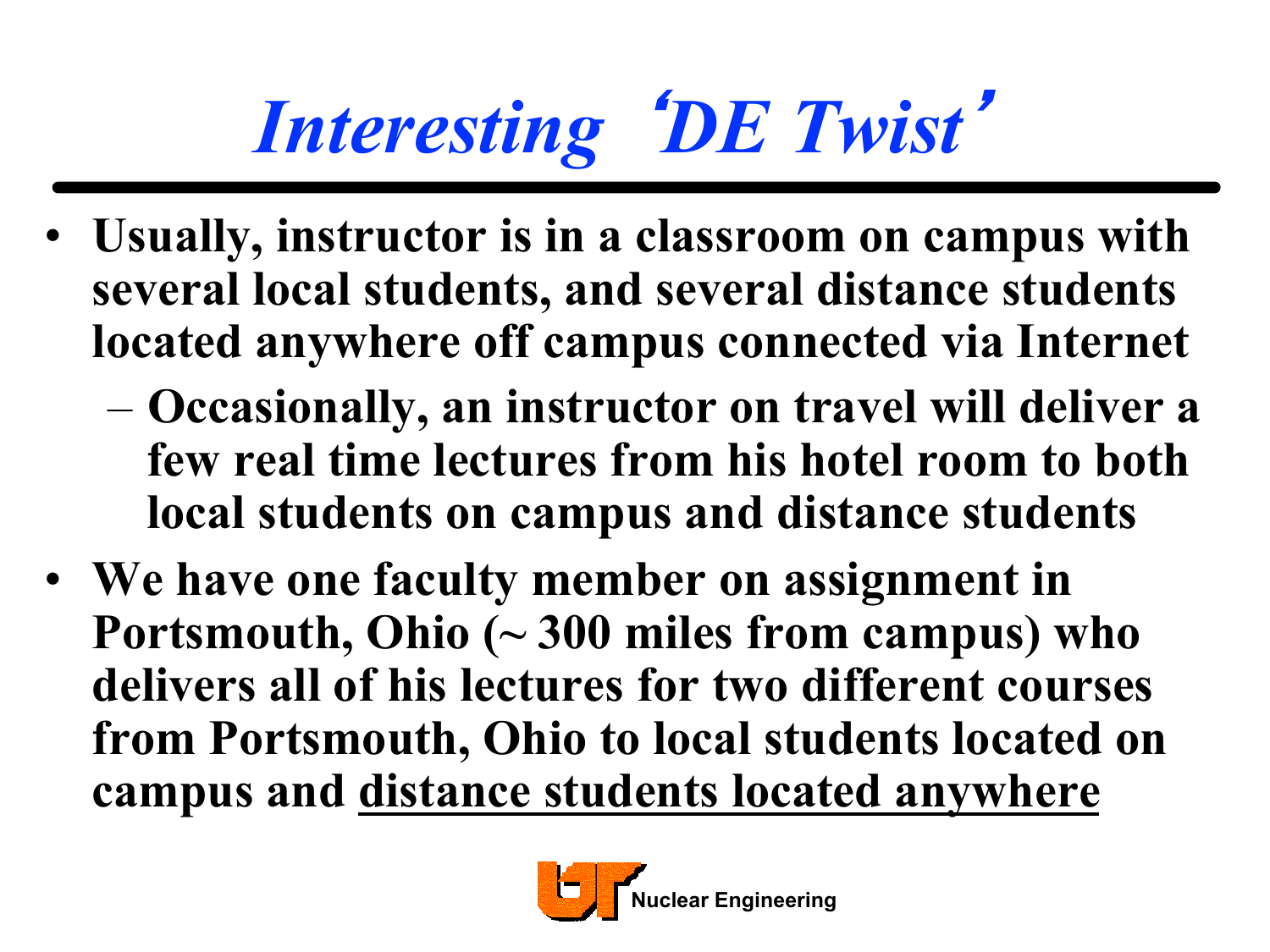# *Possible* <sup>ʻ</sup>*DE Twist*<sup>&#</sup>x27; *via Collaboration among Several NE Programs*

- **Experts at different locations could deliver interactive, real time courses to students located anywhere via the Internet using CENTRA; ideal for large countries such as Canada** 
	- **Not necessary for instructors and students to be at the same location for most courses** 
		- **Instructors can be located anywhere and students can be located anywhere**
	- **U. of New Mexico, Ohio State U., and 5 other small NE programs plan to collaborate using DE**
	- **Big 12 Consortium (Iowa State, Texas A&M,** *et al.***) is already collaborating this way (asynchronous delivery only)**

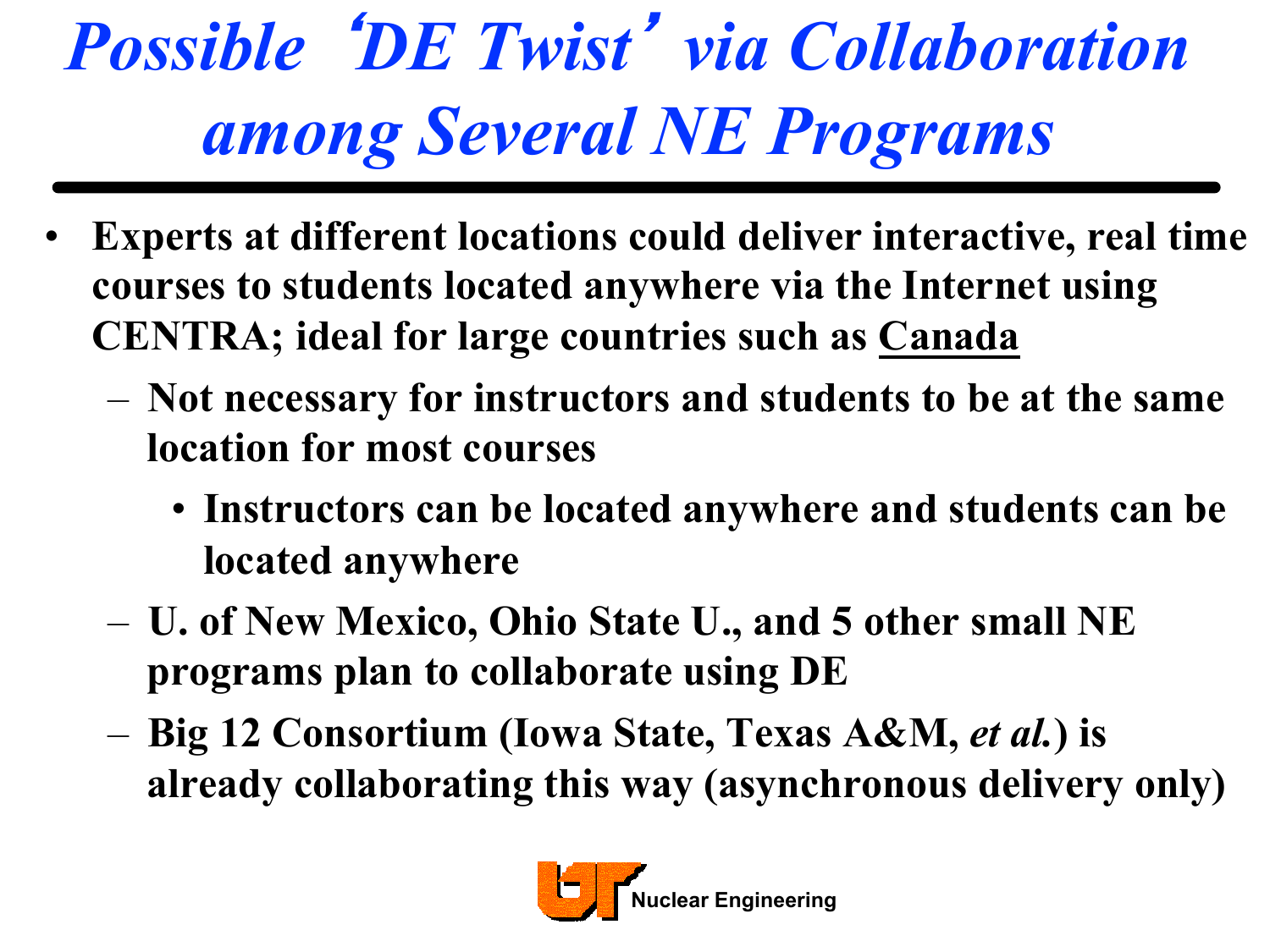*Colloquium Program (Free and Open to the Public)* 

- **Invited speakers from industry, government, and academia give presentations to local audience on campus and to cyber audience via live web cast** 
	- **Live web cast file is captured and archived at**

**www.engr.utk.edu/nuclear/colloquia/Archive/**

- **We have over 10 years of archives**
- **Questions from cyber audience are submitted by email and answered in real-time during web cast**
- **Delivery technology totally different from CENTRA** 
	- **Two cameras, two technicians, MediaSite hardware**
- **Satisfies continuing education requirements for PE license in South Carolina and Tennessee**

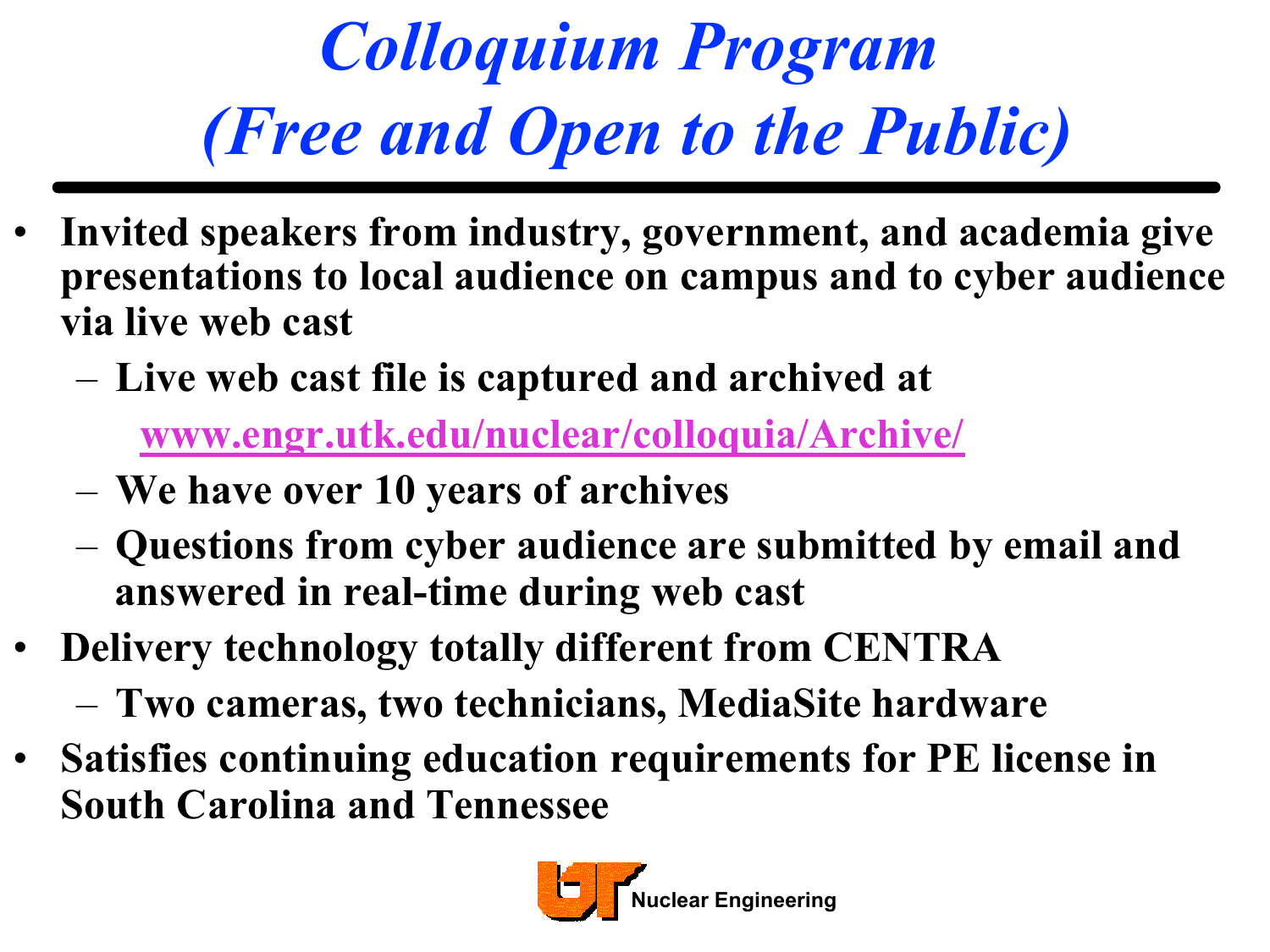# *Distance Education Benefits to UTNE*

- **UTNE currently has ~ 24 DE graduate students, which is ~ 25% of our graduate student enrollment** 
	- **DE students in Brazil, Japan, New York, Miami, Seattle, New Orleans, Memphis, etc., and nearby in Oak Ridge**
	- **One DE student on vacation in Nepal used a satellite connection to attend a real time class**
	- **Another DE student is collaborating with our faculty on a research proposal to DARPA**
- **Considerable visibility and national recognition**
- **Genuine appreciation from distance students**

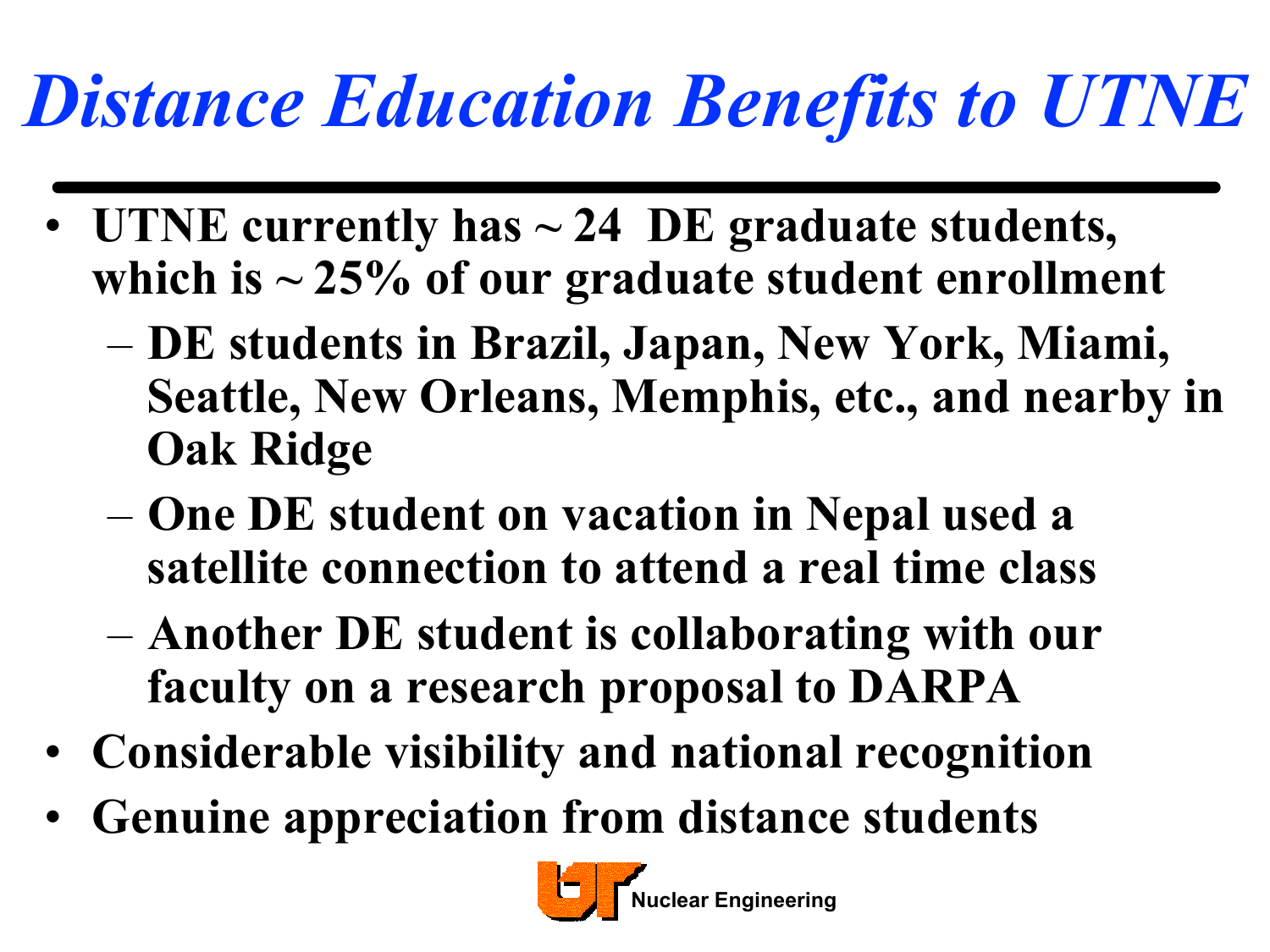### *Movie Illustrating CENTRA Technology*

- **Three segments in movie**
	- **First segment shows room, Smart Board 3000, instructor (Ron Pevey), technician, 4 local in-class students and 5 distance students logged in**
	- **Second segment shows Pevey lecturing using a Power Point slide and** "**electronic chalk and talk**"
	- **Third segment shows what distance students see** 
		- **Instructor (Wes Hines) gives control to a distance student who then begins a presentation (homework assignment) that all students and instructor see and hear in real time**

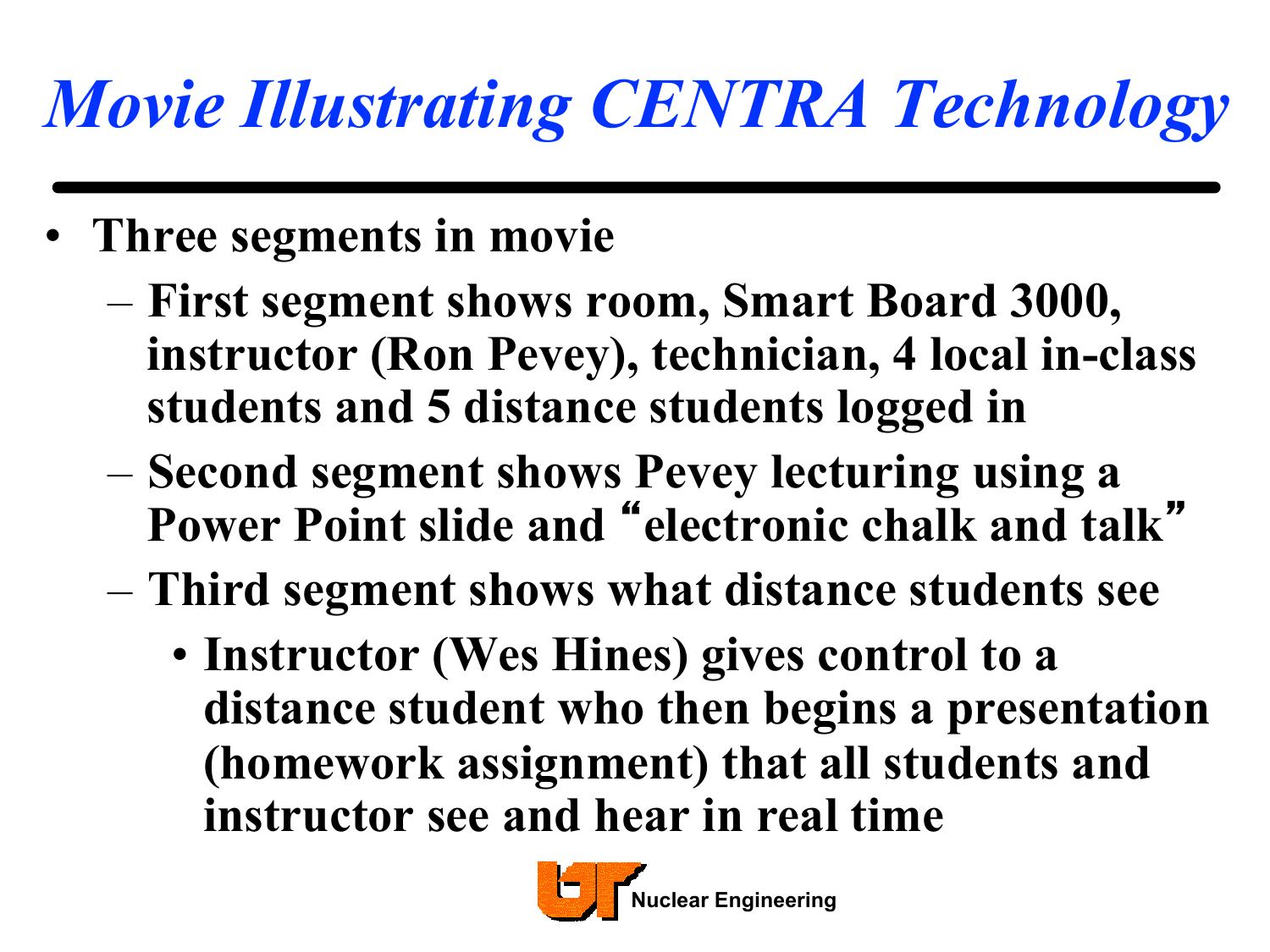#### *This movie will not win an Oscar!*



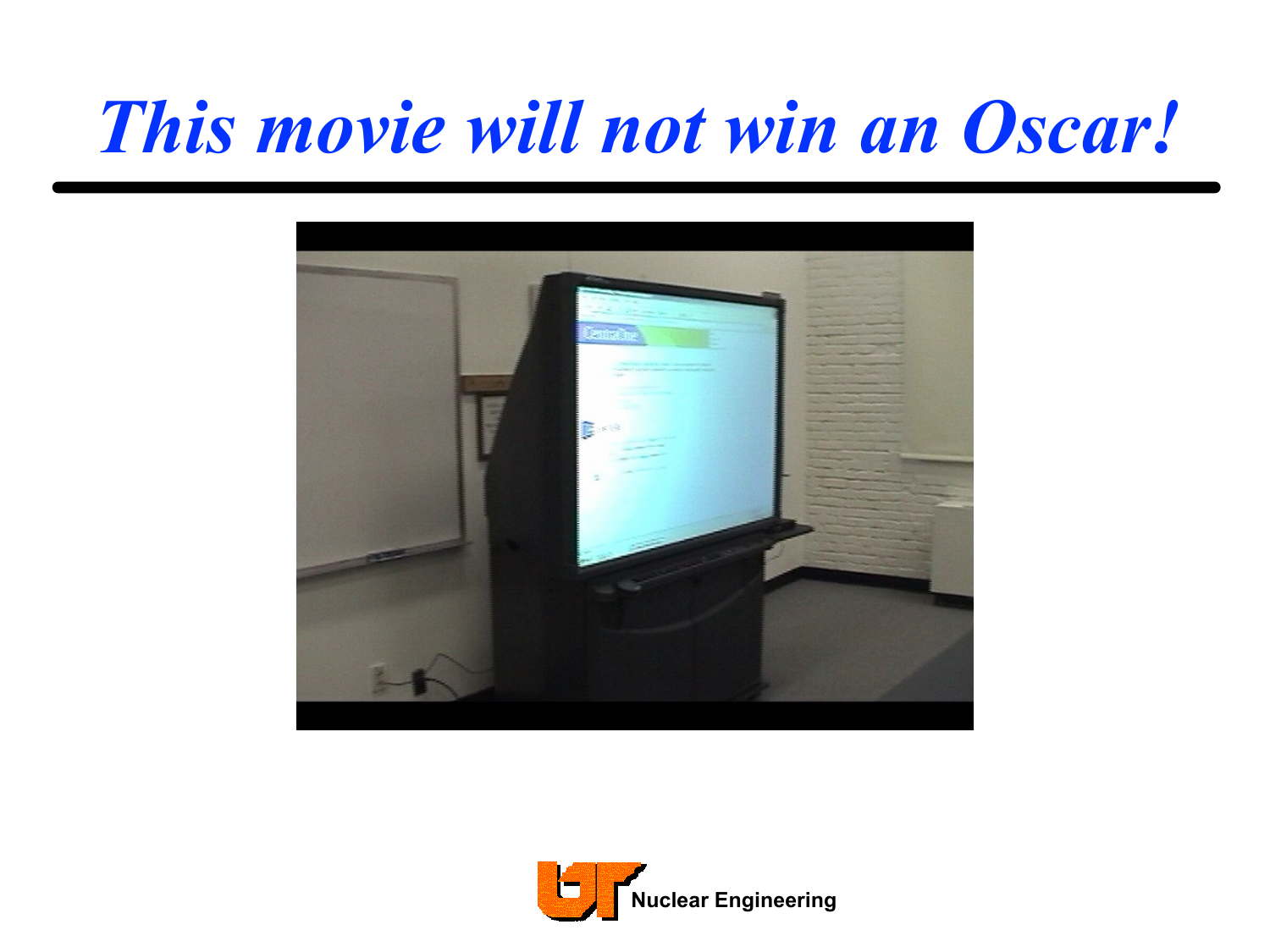

# **Questions?**